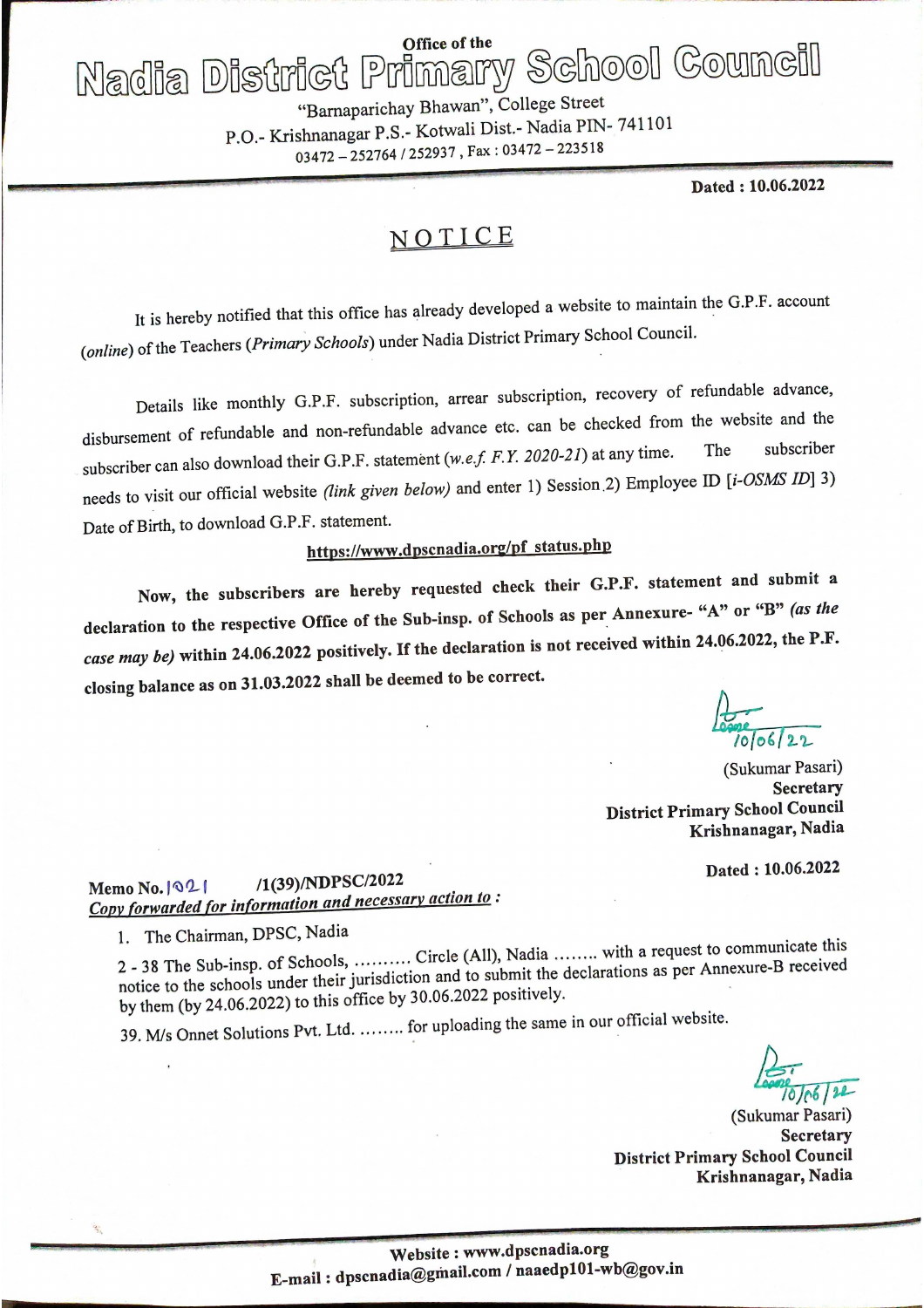### **Annexure – A** *(If there is no* **discrepancy***)*

*(Declaration as per notice of the Nadia District Primary School Council dated 10.06.2022)*

| <b>Email ID</b> |  |  |  |  |  |  |  |
|-----------------|--|--|--|--|--|--|--|

**I do hereby declare that the closing balance of G.P.F. as on 31.03.2022** *(showing in the official website of DPSC, Nadia)* **is correct to the best of my knowledge. However, the same is subject to verification at the same time of final payment and liable to revision after ab-initio rechecking of account due to either excess credits, excess interest or any other discrepancies.**

**Date : ……./……../20……**

**Place : ……………………………………**

**Signature of the teacher**